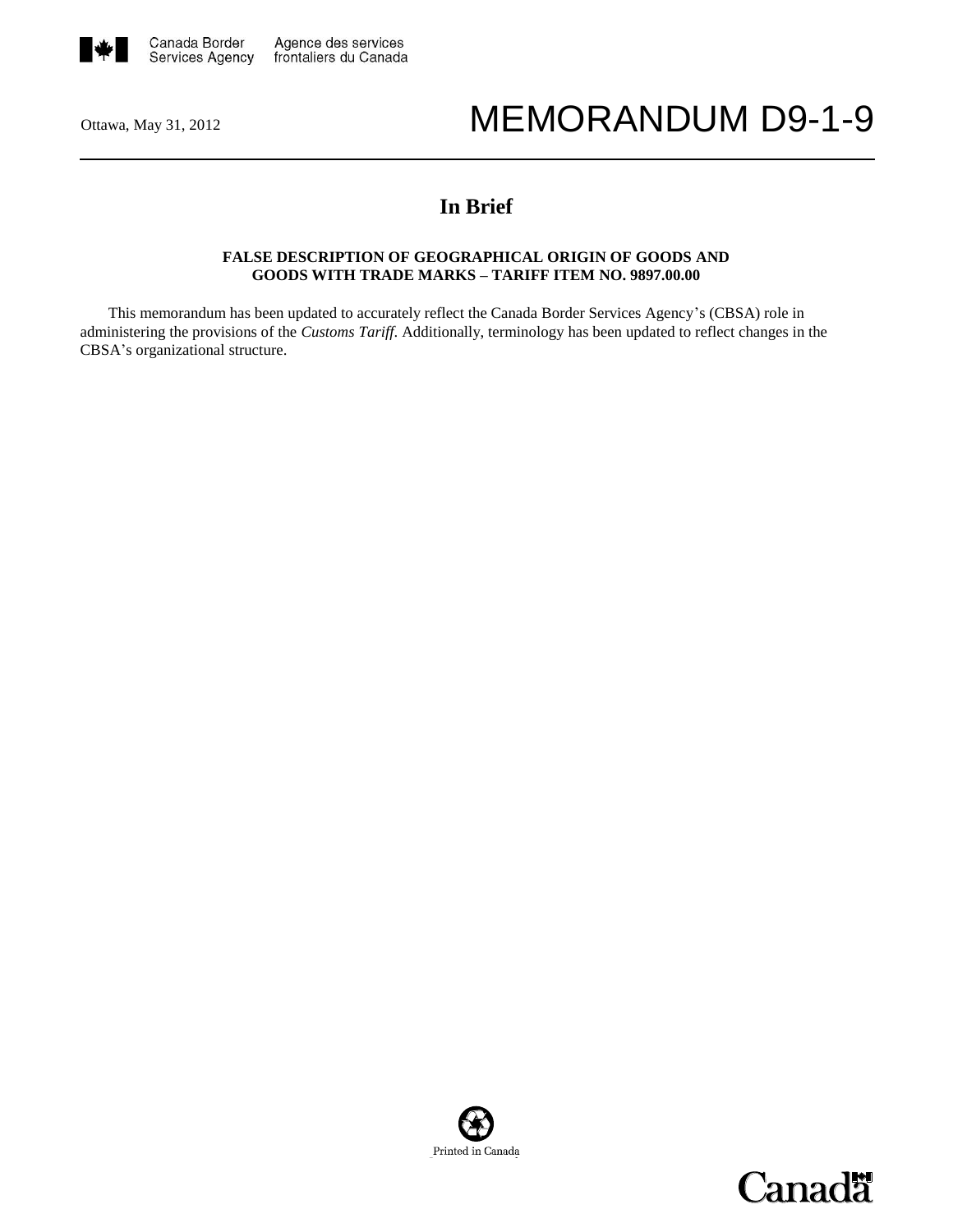

# Ottawa, May 31, 2012 MEMORANDUM D9-1-9

#### **FALSE DESCRIPTION OF GEOGRAPHICAL ORIGIN OF GOODS AND GOODS WITH TRADE MARKS – TARIFF ITEM NO. 9897.00.00**

This memorandum outlines and explains the provisions of tariff item No. 9897.00.00 which prohibits the entry into Canada of certain goods.

#### **Legislation**

Tariff item No. 9897.00.00 reads, in part:

"Any goods, in association with which there is used any description that is false in a material respect as to the geographical origin of the goods or the importation of which is prohibited by an order made under the *Trade-marks Act*."

#### **GUIDELINES AND GENERAL INFORMATION**

1. Tariff item 9897.00.00 prohibits in part, the importation of: "any goods in association with which there is used any description that is false in a material respect as to the geographical origin of the goods." It is aimed at any description that might mislead any person to believe that the goods are of Canadian origin, or of the origin of any foreign country other than the actual country of origin.

### **Exceptions**

2. Articles such as labels, seals, tags, wrappers, and containers, not intended to be sold in the condition as imported but to be attached to or combined with a Canadian product, would not be affected by the prohibition of tariff item No. 9897.00.00, even though they might bear a Canadian registered trade mark containing or combined with the name "Canada" or the name of the location in Canada of the user of the trade name or trade mark.

3. Information on goods, or labels attached to goods, denoting the identity and principal place of business of the persons or distributor in Canada, is not considered to contravene the provisions of tariff item No. 9897.00.00, provided the goods or labels do not contain any description that is false as to the geographical origin of the goods.

4. This tariff item does not apply to articles imported by individuals for purposes other than commercial, as personal effects or baggage (e.g., under tariff items Nos. 9804.10.00, 9804.20.00, 9804.30.00, 9804.40.00, 9805.00.00, and 9807.00.00) or as personal gifts.

5. Where goods are found to be falsely described as provided for in paragraph 1 of this memorandum, border services officers may allow the importer to mark the goods appropriately either in the warehouse or under CBSA supervision at the importer's premises. The importer should also be directed to the requirements outlined in [Memorandum](http://www.cbsa-asfc.gc.ca/publications/dm-md/d11/d11-3-1-eng.html) D11-3-1, *Marking of Imported Goods*.

6. Tariff item No. 9897.00.00 prohibits the importation of goods which are prohibited by an order under the *Trademarks Act*. Goods may not be prohibited under tariff item No. 9897.00.00 until a court order specifically prohibiting their importation has been delivered to CBSA officials. Court orders for interim custody of the goods (such as interim injunctions), are not prohibitory orders and do not fall under tariff item No. 9897.00.00.

7. Section 136 of the *Customs Tariff* states, in part, that the importation of goods of tariff item No. 9897.00.00 is prohibited. The Agency draws the attention of importers/owners to sections 36, 99, 101, 102, and 142 of the *Customs Act*, respecting abandonment, detention, and exportation of goods which are prohibited under the provisions of section 136 of the *Customs Tariff*.

8. For more information, within Canada call the Border Information Service at **1-800-461-9999**. From outside Canada call 204-983-3500 or 506-636-5064. Long distance charges will apply. Agents are available Monday to Friday  $(08:00 - 16:00$  local time/except holidays). TTY is also available within Canada: **1-866-335-3237**.